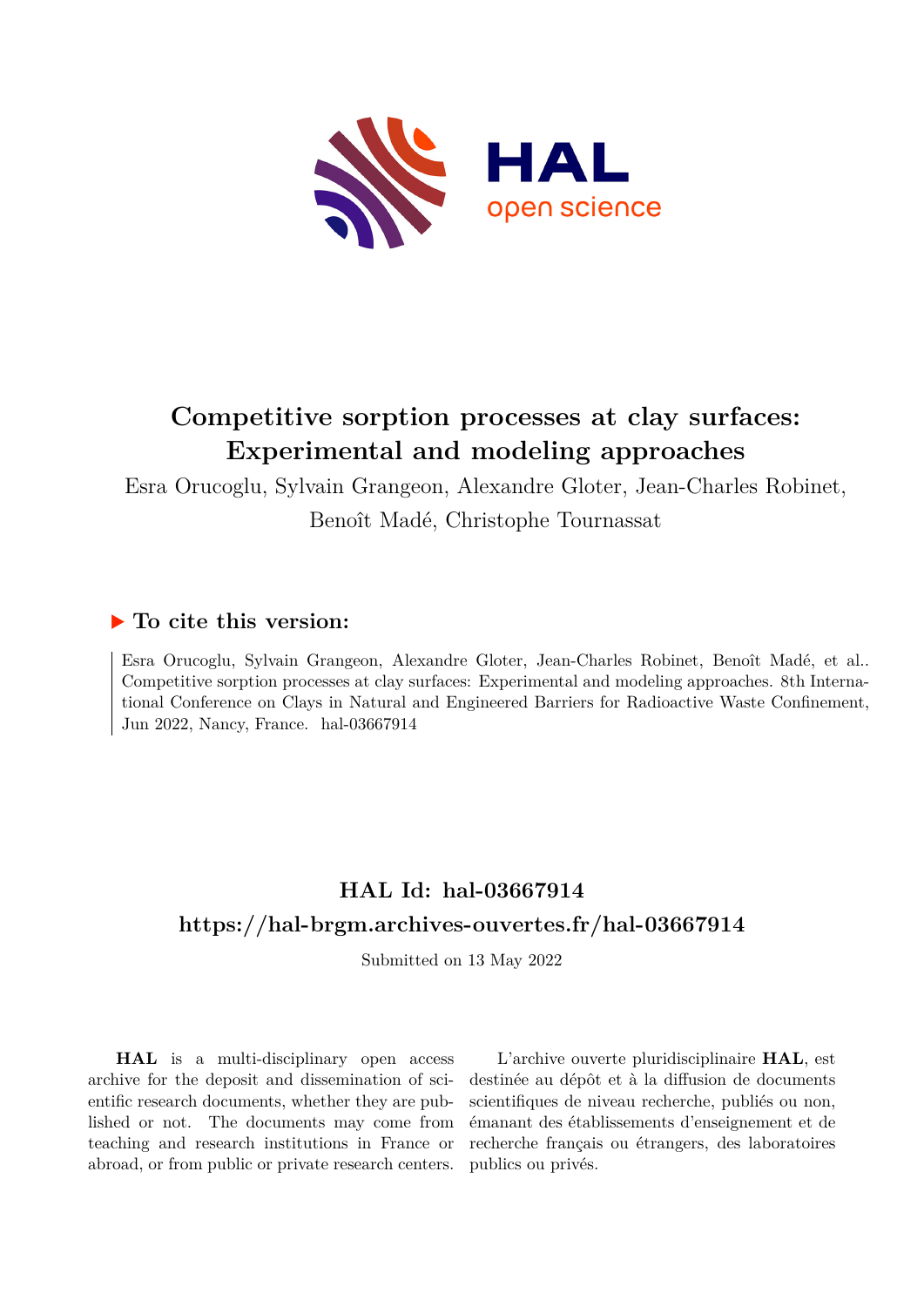# **Competitive sorption processes at clay surfaces: Experimental and modeling approaches**

Esra Orucoglu<sup>1,2\*</sup>, Sylvain Grangeon<sup>2</sup>, Alexandre Gloter<sup>3</sup>, Jean-Charles Robinet<sup>4</sup>, Benoît Madé<sup>4</sup>, Christophe Tournassat<sup>1,2,5</sup>

*1 Institut des Sciences de la Terre d'Orléans, UMR 7327 Université d'Orléans−CNRS/INSU−BRGM, 45071 Orléans, France*

*<sup>2</sup> BRGM, 3 avenue Claude Guillemin, 45060 Orléans, France* 

*3 Laboratoire de Physique des Solides Université Paris Sud, Bât 510 91405 Orsay France*

*<sup>4</sup>Andra, R&D Division, 1 – 7 rue Jean Monnet, 92298 Châtenay-Malabry, France*

*<sup>5</sup>Earth and Environmental Sciences Area, Lawrence Berkeley National Laboratory, Berkeley, CA 94720, USA*

\*Corresponding author: [e.orucoglu@brgm.fr](mailto:e.orucoglu@brgm.fr)

#### **Abstract**

Quantification of adsorption processes on clay mineral surfaces is often necessary to predict the extent and the evolution of contaminants migration in surficial and underground environments. Many studies have been dedicated to retention measurement as a function of pH and ionic strength in relation with the two main identified adsorption processes for clay minerals, i.e. cation exchange on their basal surfaces and surface complexation on their edge surfaces. The latest process has been repeatedly assessed as an effective retention mechanism at circumneutral pH conditions, which often prevail in natural environments. This assessment must however be tempered by the lack of information about competitive processes that can take place with the numerous chemical species present in natural settings, compared to simplified systems investigated in laboratory experiments. In this study, we quantified experimentally the competition between  $Pb^{2+}$ ,  $Co^{2+}$ ,  $Zn^{2+}$  and  $Mg^{2+}$  for specific adsorption on montmorillonite edge surfaces.  $\text{Zn}^{2+}$  was an effective competitor with Pb<sup>2+</sup> and Co<sup>2+</sup>, and our